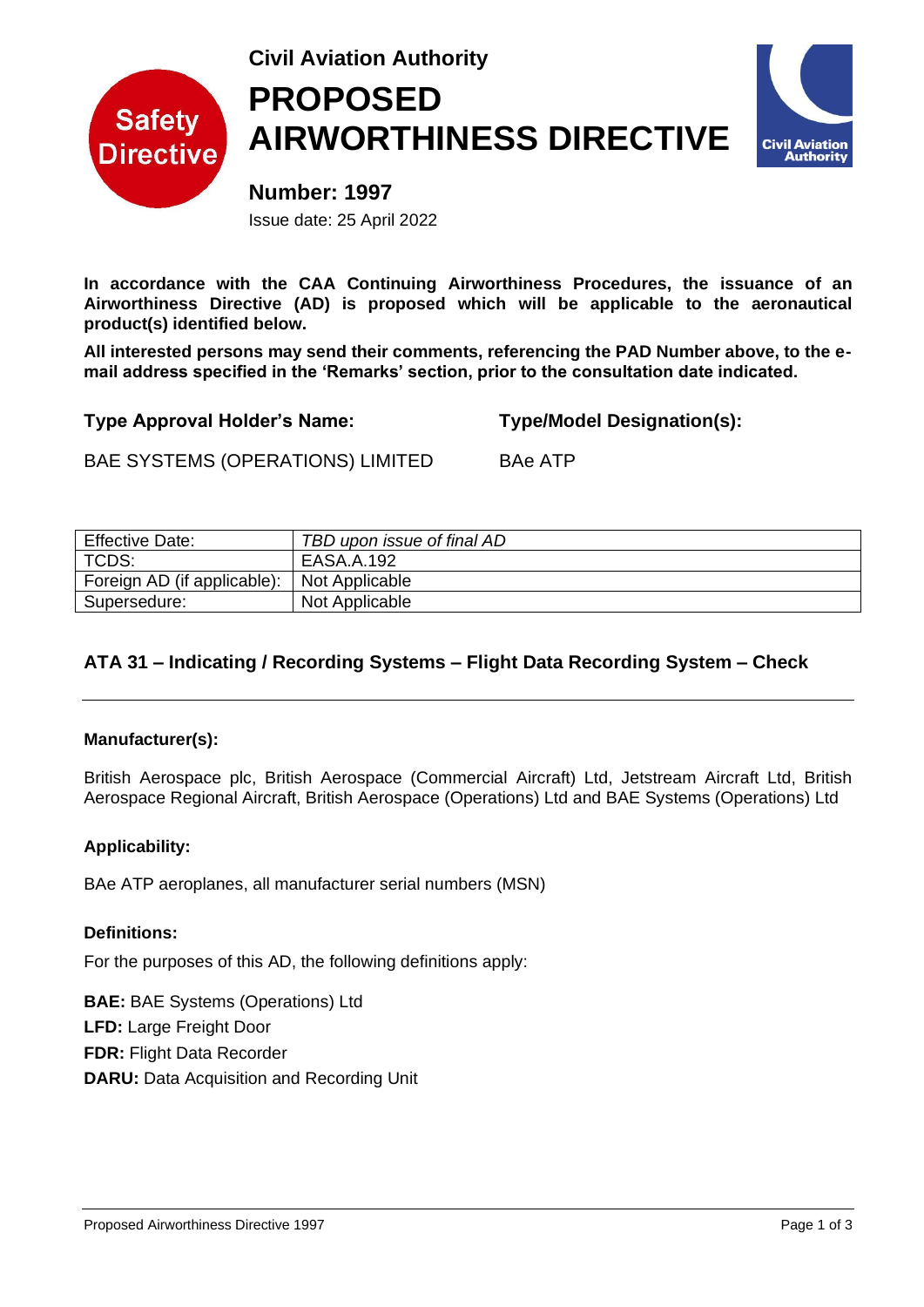# **Reason:**

During investigation by UK AAIB of a Serious Incident involving an ATP aircraft, it was found that "Both FDR and QAR recordings ended prior to the aircraft landing and an intermittent recording fault was identified with the FDR."

The AAIB Bulletin states; "*The majority of FDRs found with moisture ingress were those that had been fitted to BAe ATP aircraft with the Large Freight Door (LFD). Discussions with engineers, and inspection of SE-MHF, indicate that rainwater can enter the cargo bay area during loading, which may then find its way into the rear equipment bay and the FDR" ………… "Therefore, to minimise the effects of moisture ingress on the performance of the FDR fitted to the ATP, the following Safety Recommendation is made:* 

#### *Safety Recommendation 2019-001*

*It is recommended that the European Union Aviation Safety Agency (EASA) require BAE SYSTEMS to protect the flight data recorder fitted to those ATP aircraft equipped with large freight doors from the effects of rainwater and other liquids*."

As a result of these findings BAE have issued Service Bulletin ATP-31-027 which increases the frequency of existing instructions for FDR / DARU data download. BAE are also working to develop a modification to provide protection of the FDR / DARU against moisture ingress. Whilst this is in progress, this AD requires a reduction in the interval of periodic data download of the FDR / DARU to confirm correct functioning of this equipment.

# **Required Action(s) and Compliance Time(s):**

Required as indicated, unless accomplished previously:

(1) Within 3 months from the effective date of this AD, and every 6 months thereafter, perform an FDR/DARU data download and read out in accordance with SB ATP-31-027 / MPD Task 313102-RDG-10000-1, to verify the correct functioning of the FDR / DARU.

Whilst performing the FDR/DARU data download, check and report back to BAe Systems any signs of water/moisture that might have percolated through and dripped onto the FDR/DARU from the cargo bay floor. Make sure that the area is dry before closing up.

# **Operator Feedback**

(2) After each download and inspection in accordance with (1) above, any findings must be reported to BAE, at the address stated in Note 4. below.

# **Reference Publications:**

BAE Systems (Operations) Ltd Service Bulletin ATP-31-027 Original Issue, dated 22 February 2022

The use of later approved revisions of the above-mentioned document is acceptable for compliance with this AD.